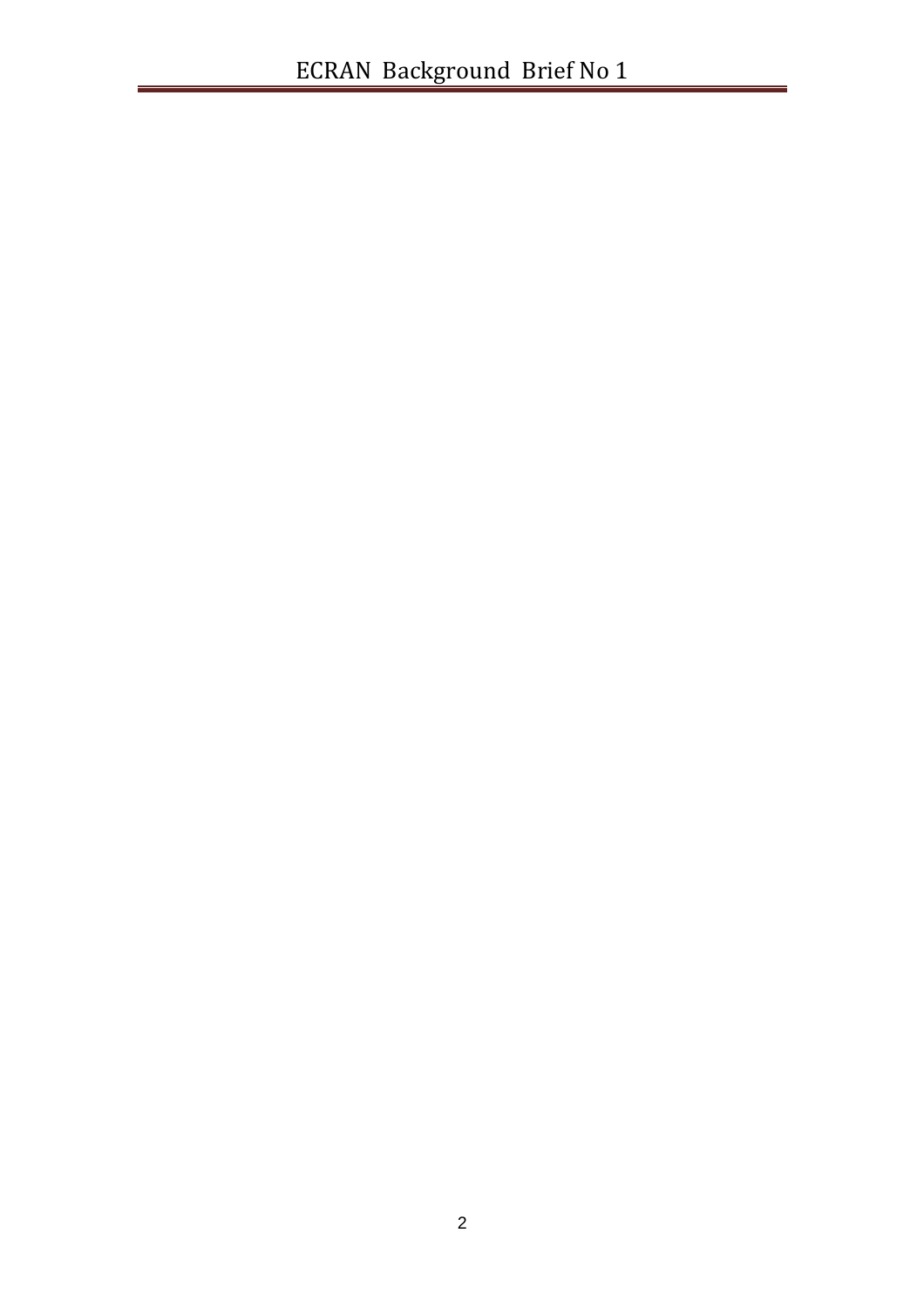### **Background brief: Pakistan-China Relations**

#### **Executive summary**

Pakistan and China have enjoyed a close relationship for decades. Political relations have remained strong regardless of political developments within Pakistan. Pakistan was once of the first countries to recognise China rather than Taiwan. The 1962 Sino-India War strengthened the relationship and, in 1963, Pakistan agreed to cede part of Kashmir to China. From Pakistan's perspective, opposition to India remains an important element in the relationship. But China's policy towards India appears to be less Pakistan-focussed. Instead it is primarily driven by fears that India's strategic partnership with the US is a means of encircling China.

China's policy towards Pakistan is clearly in its own self-interest; the infrastructure it is building in Pakistan (often by Chinese workers) is primarily intended to expedite the export of Chinese goods. But China is also aware that instability within Pakistan is a significant threat to stability in Xinjiang, and its defence cooperation is as much in China's direct interest as it is benevolent.

At both a government-to-government level, and in terms of Pakistani public opinion, China is seen as a more long-standing friend of Pakistan than the West. However, even if Pakistan sees the US as a fair-weather friend, while it remains reliant on US (and associated multilateral) financial assistance, and while the US remains in Afghanistan, Pakistan cannot publicly shift its primary alliance to China.

The strong political relationship contrasts with the economic and cultural links between the two countries. Cultural links are limited. While Chinese investment in Pakistani infrastructure is welcomed by Pakistan, trade flows are heavily in favour of China and Pakistan's textile sector has suffered because of Chinese competition since the ending of the Multi-Fibre Arrangement.

#### **Main points**

- China's concerns about Uighurs, rather than India, underpin present-day defence cooperation with Pakistan. Counter-terrorism cooperation is deepening;
- China sees Pakistan as a gateway for its exports and is building up infrastructure links to ease access between Xinjiang and the Indian Ocean;
- China receives important political support from Pakistan, particularly in forums such as the Organisation of the Islamic Conference;
- Unusually, for a developing country, Pakistan records a significant trade deficit with China. Its vital textile industry has suffered at the hands of Chinese competition;
- People-to-people and cultural links between the two countries are weak, but China benefits from positive public opinion within Pakistan. Unlike the West, China is seen an "all-weather" friend of Pakistan.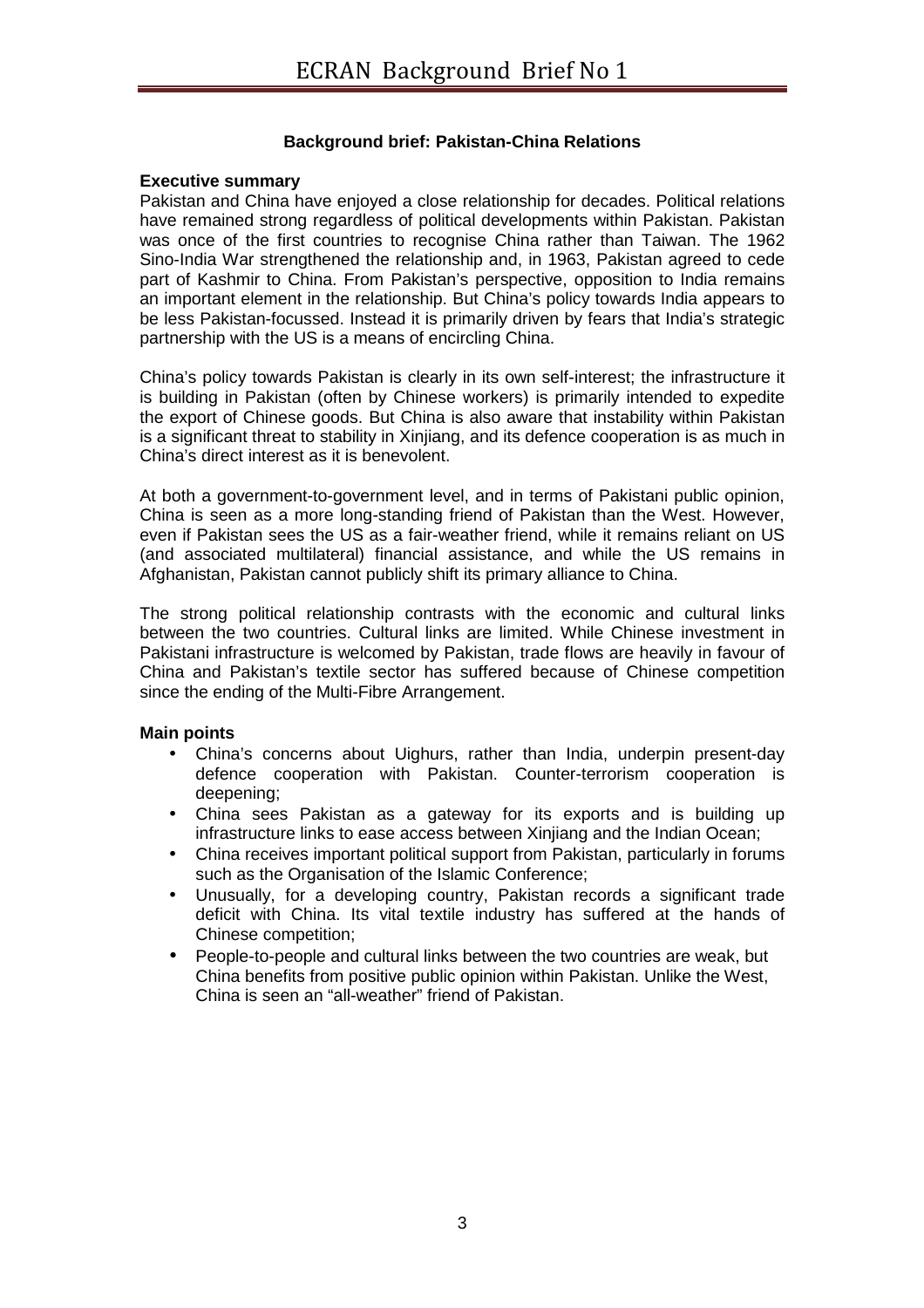#### **Background information**

#### **Political Relations**

High-level visits between the two countries are frequent. Underneath the positive statements lies a genuine desire to strengthen relations, notably in the field of defence. The extent of potential economic cooperation, however, is frequently overstated. These two areas have been the primary focus of recent visits, as detailed below:

February 2010: Pakistan foreign minister, Makhdoom Shah Mahmood Qureshi, visited China. Both sides discussed their willing to step-up cooperation in various fields with a view to jointly upholding regional peace and stability.

May 2010: China's defence minister visited Pakistan. Three MoUs were concluded aimed at enhancing Pakistan's capabilities to fight terror. The two sides agreed to hold joint military exercises; China said it would provide four trainer aircraft for the Pakistan Air Force and Yuan60m for training Pakistan's military. They also stressed the aim of forging a "comprehensive strategic partnership".

June 2010: Chinese vice premier, Zhang Deijang, visited Pakistan. Talks began in relation to Pakistan buying at least three Chinese submarines.

July 2010: Pakistan's president, Asif Ali Zardari, visited China. Talks and agreements focused on economic cooperation, regional connectivity, energy and security. China pledged to provide Yuan50m to Pakistan. MoUs were signed in health and agriculture, and for the geological survey.

November 2010: Asif Ali Zardari visited China for the 16<sup>th</sup> Asian Games and called for Chinese investment.

December 2010: China's premier, Wen Jiabao, along with 250 business leaders visited Pakistan for a state visit. He committed to investment reportedly worth US\$30bn in sectors such as railways and renewable energy. 2011 was declared "Pakistan-China Friendship Year", a "Pakistan-China Friendship Centre was inaugurated and 35 MoUs were signed. While the West is seen to frequently focus on Pakistan's reluctance to tackle militant groups, Wen Jiabao emphasised China's appreciation for its sacrifices in counter-terrorism.

#### **Arms trade**

China is the largest provider of military equipment to Pakistan; unlike Western countries, China is unlikely to impose military sanctions on Pakistan. Military cooperation in both conventional and non-conventional security is strengthening. The JF-17 combat aircraft is the most notable piece of military hardware that is jointly produced. Pakistan also purchases frigates and tank components from Pakistan and in recent years China has supplied an increasing amount of counter-terrorism equipment, such as explosive scanners, to Pakistan.

Military cooperation between China and Pakistan started in the 1960s when China began supplying arms to Pakistan and established a number of arms factories in Pakistan. The Karokoram Highway (connecting Kashgar with Pakistan) was justified as a means of allowing China to provide military aid to Pakistan. Both countries supported anti-Soviet fighters in Afghanistan during the 1980s. China's cooperation was driven by concern over India. From 1990, following the US imposition of sanctions on Pakistan, China became Pakistan's largest weapons supplier, and supplier of choice given Western history of imposing sanctions on Pakistan.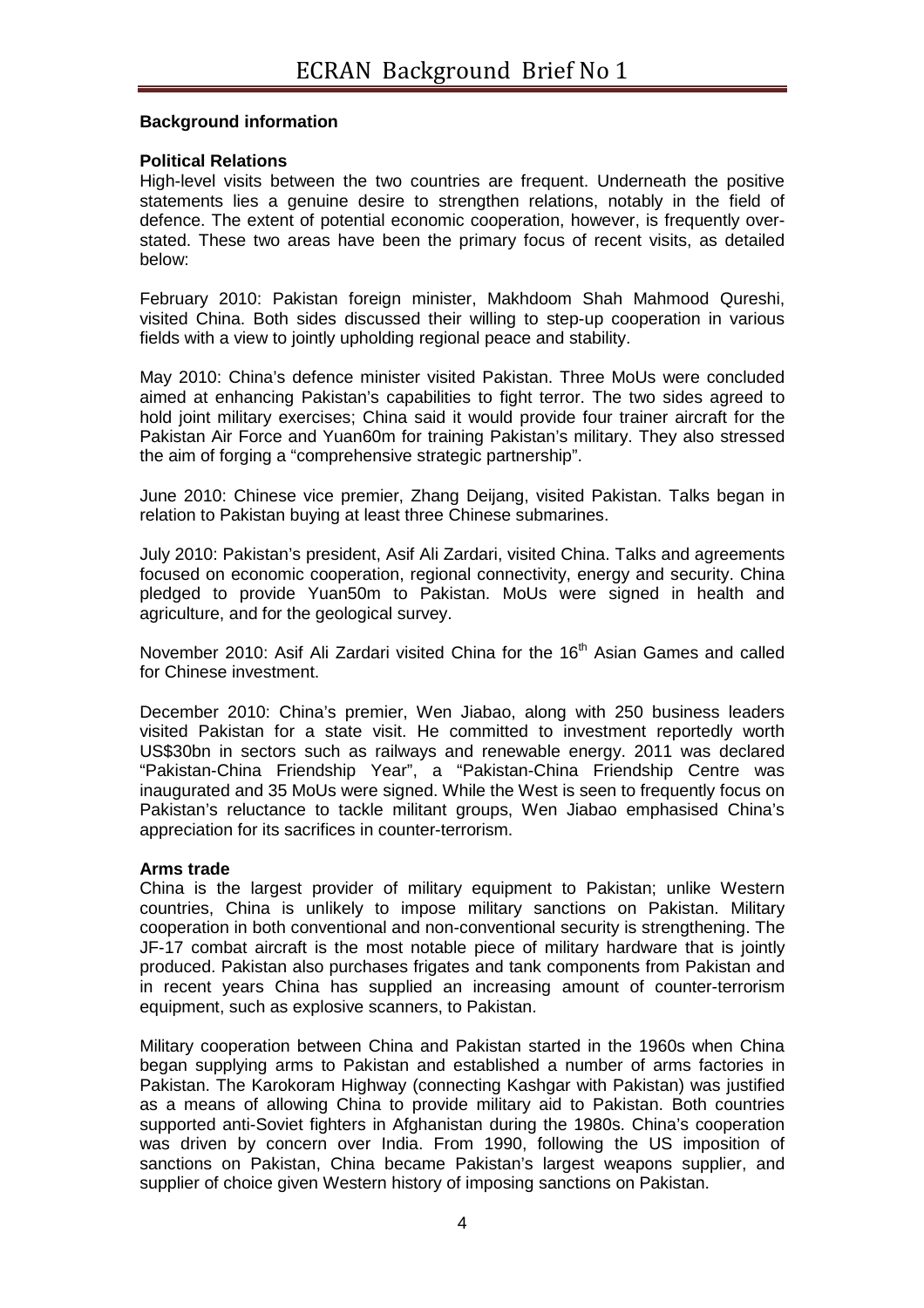In 1979, a few months after it was set up CATIC (China Aviation Technology Import-Export Corporation) signed an agreement to export fighter planes to Pakistan. In 1986, CATIC signed an agreement with Pakistan to jointly develop the K-8 jet trainer, and the first six aircraft were delivered in 1994. The clearest example thus far of China-Pakistan cooperation is the JF-17 fighter jet project (JF standing for joint fighter), the "flagship" of the two countries' partnership. The jointly-funded project was launched in 1999, when CATIC signed a cooperation agreement with the Pakistan Air Force. Both countries contributed half of the cost, estimated at US\$150m.

The design for the plane was finalised in 2001, and the maiden flight was held in 2003. The plane is part-built under licence in Pakistan. Pakistan eventually intends to induct around 150 JF-17s into its air force, and as of February 2011, 22 planes were in service. India had placed pressure on Russia not to sell engines to the joint fighter project, but after temporary refusing exports, Russia finally agreed to provide the engines. The planes are to be armed with Chinese missiles following France's decision to refuse to sell missiles to Pakistan.

#### **Counter-terrorism cooperation**

Chinese concern over its Muslim Uighur population intensified in the 1990s. Following an Islamist uprising in the Chinese town of Baren in 1992, China closed the Karakoram Highway for several months, and in 1995 China hesitated to upgrade the highway for fear that it would increase the spread of radical Islamist ideology. Under pressure from China, Pakistan took a less tolerant approach to its own Uighur community, closing settlements in Pakistan and arresting and deporting Uighurs. Its approach to the Uighurs stands in contrast to its more ambivalent approach to the Afghan Taliban.

China's demand in return for acquiescence in the US invasion of Afghanistan was for the East Turkestan Islamic Movement (ETIM) to be proscribed; both the US and the UN have described the group as a terrorist organisation, a move that many in the US subsequently regretted: China used the ban to crack down on peaceful religious activities. While China has been quick to publicise links between Uighur groups and Al Qaida, many question the depth of these links.

China's security cooperation with Pakistan has deepened since 9/11. China expanded its counterterrorism cooperation as a means of breaking links between Uighur separatists and Pakistan-based militant groups. It has also attempted to try to gain support within Pakistan (including from religious parties) on the issue of Muslim separatism in Xinjiang. In December 2001 General Pervez Musharraf, at the time "chief executive" of Pakistan, visited Xi'an and called on Chinese Muslims to be loyal to the Chinese government. Pakistan's army also took steps to crackdown on Uighurs based in Pakistan's tribal areas, notably killing the leader of the ETIM, Hasan Mahsum, in 2004. A number of other Uighurs have been killed and extradited to China.

In 2004 China and Pakistan held their first joint anti-terrorism exercise, "Friendship 2004", with about 200 soldiers from both sides participating. More than 400 troops took part in the second military drill, named "Friendship 2006". In 2008 China sold unspecified anti-terrorism equipment to Pakistan and the following year the two countries agreed to strengthen defence and counter-terrorism cooperation, and to build a comprehensive security strategy. This was reaffirmed during President Zardari's July 2010 visit to China. In the same month, the third joint anti-terrorism exercise was held ("Friendship 2010"). The drills were aimed at enhancing counterterrorism capabilities and demonstrated the commitment to crack down on the ETIM.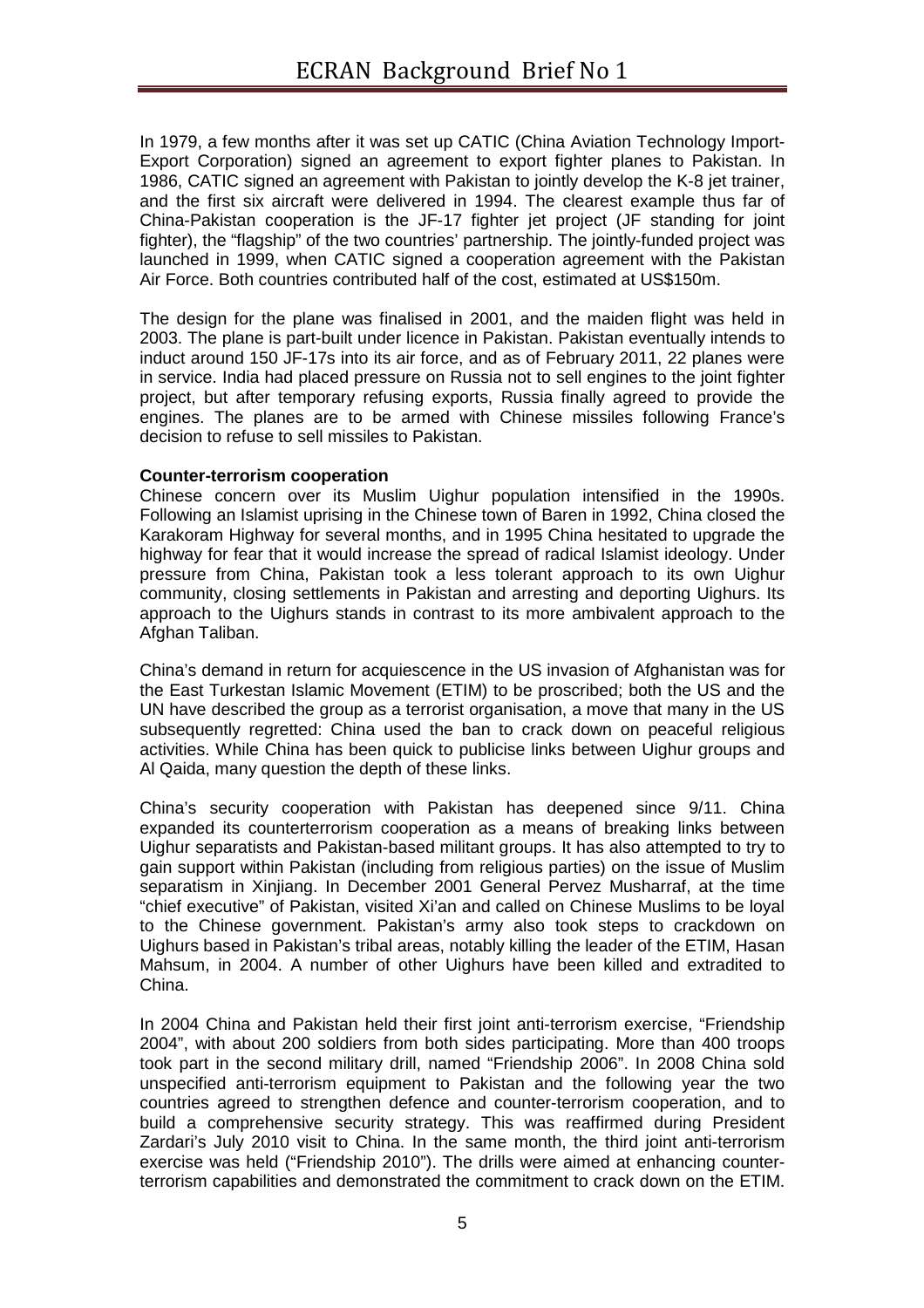Following the July 2009 riots in Xinjiang, Pakistan demonstrated its political value to China, endorsing China's strategy and using its influence to prevent the issue from being raised at the Organisation of the Islamic Conference.

China's counter-terrorism strategy within Xinjiang involves a dialogue with the two main Islamic parties in Pakistan, the Jamaat-e-Islami (JI) and the Jamaat-e-Ulema-e-Islami (JUI). The leaders of both parties have visited China since 2009, at the invitation of the Communist Party of China (CPC). Indian newspapers reported that the JI agreed not to support Islamist groups in Xinjiang (both parties continue to support the Taliban within Afghanistan). The leaders of both parties continue to express their support for Sino-Pakistan relations, and both parties have signed MoUs with the CPC.

China is believed to have warned Pakistan of plans by Uighurs to kidnap Chinese diplomats in Islamabad. A number of Chinese workers have been killed in Pakistan. Despite claims by both countries, there killings seem unconnected to Uighur groups. Several have been killed in Baluchistan, by Baluchi militants fearful of an influx of Punjabis, a likely by-product of Chinese construction of roads in the province. Others have been killed by Pakistani Islamists. Several Chinese workers were killed during the siege of the Red Mosque in Islamabad in 2007. Prior to the siege, Islamists had been attempting to enforce morality within the capital. In June they raided a Chineserun health centre, a euphemism for a brothel, and kidnapped seven Chinese citizens. China is thought to have put pressure on General Musharraf to take action, sparking his decision to send troops to lay siege to the mosque where the Islamists were based.

#### **Nuclear trade**

China played a major role in the development of Pakistan's nuclear weapon capability, as well as nuclear power. China provided nuclear technology to Pakistan for decades, and some reports suggest China conducted a proxy test for Pakistan in 1980. China claims to have ended support for Pakistan's nuclear weapons programme after it signed the Non-Proliferation Treaty (NPT) in 1992, although assistance is widely believed to have continued.

China signed a civil-nuclear agreement with Pakistan in 1986, since when it has supplied two nuclear power plants to Pakistan. China National Nuclear Corporation has announced plans to set up two additional reactors. The terms of the Nuclear Suppliers Group prevent the transfer of nuclear technology to countries, such as Pakistan, which have not signed the NPT. However, China claims that it agreed the deal prior to signing the NPT and thus is not beholden to its conditions. At the same time Pakistan has demanded a deal similar to the US-India civil nuclear deal to provide it with access to civilian nuclear technology. For now the issue is stalled.

#### **Trade and investment**

There are significant discrepancies in trade and investment data between China and Pakistan. Sources from China tend to provide higher figures than those from Pakistan. Both, however, make clear that, unusually for a developing country, Pakistan records a significant trade deficit with China.

|                               | 2008                 | 2009            | 2010            |
|-------------------------------|----------------------|-----------------|-----------------|
| Pakistan exports <sup>a</sup> | 674                  | 661             | 1,210           |
| China exports <sup>a</sup>    | 3,030                | 2,708           | 3,284           |
| Pakistan exports <sup>p</sup> | 1,006 <sup>c</sup>   | $1,200^d$       | $1,700^{\circ}$ |
| China exports <sup>o</sup>    | $5.975$ <sup>c</sup> | $5,500^{\circ}$ | $6.900^\circ$   |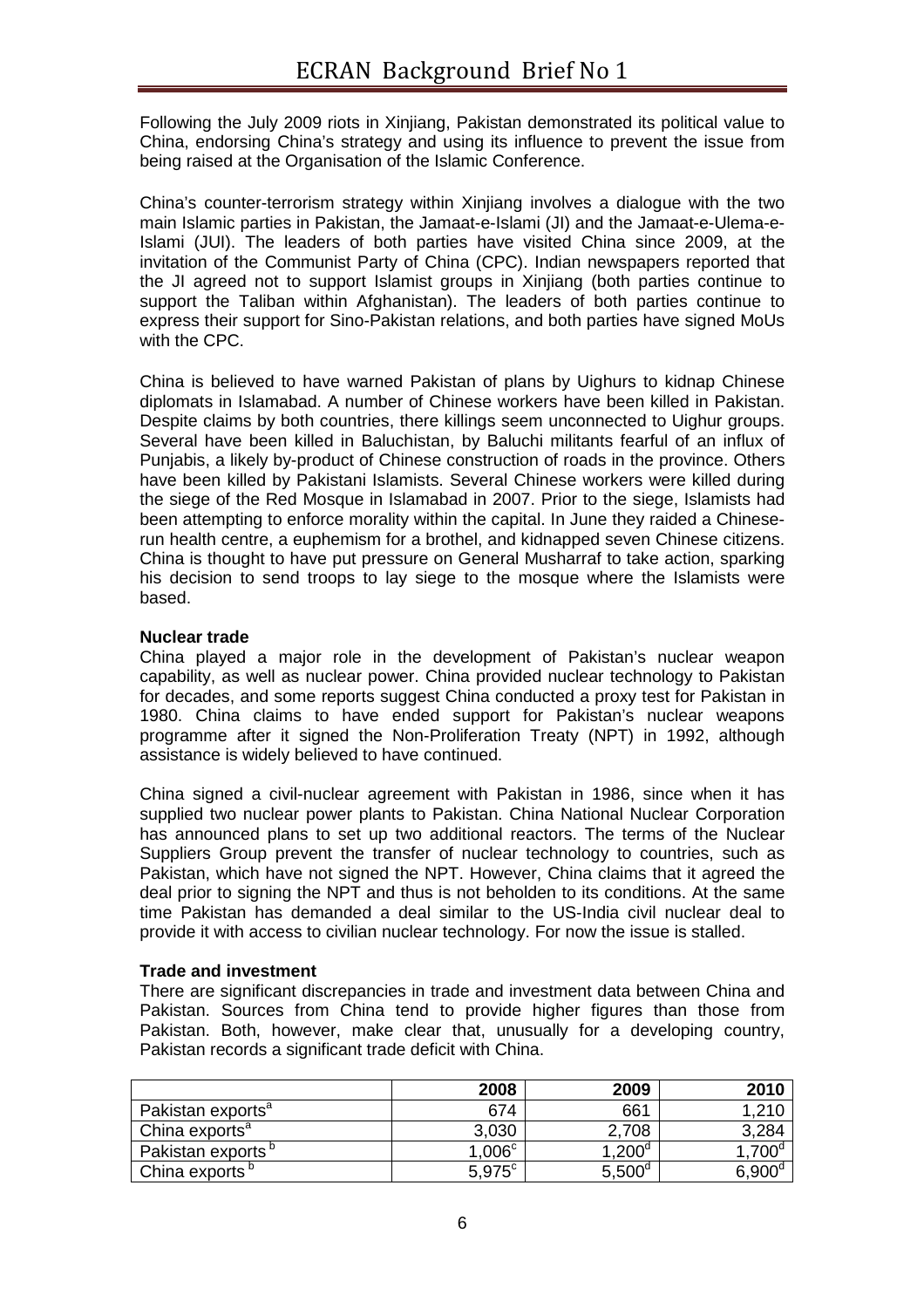### ECRAN Background Brief No 1

| Net inflow of Chinese                 | 1 N 1 |  |
|---------------------------------------|-------|--|
| I investment in Pakistan <sup>a</sup> |       |  |

<sup>a</sup> US\$ m; Data from State Bank of Pakistan; fiscal year (ie 2008 refers to 2007/2008)

<sup>b</sup> US\$ m; calendar year

c Data from MOFCOM

<sup>d</sup> China Customs, newspaper reports

Pakistan's exports primarily comprise raw materials, including ores, minerals and steel. Pakistan's exports of cotton cloth are increasingly important (demonstrating Pakistan's failure to compete with China in the production of ready-made garments. Pakistan has called on China to take steps to tackle the trade deficit, and has asked for tariff concession on around 270 product lines. It has also asked for assistance for training to produce higher-value items in sectors including textiles, jewellery and surgical equipment. China exports a range of cheap goods to Pakistan. Among the larger export items are arms, man-made fabrics, fertiliser and engineering goods. China and Pakistan have set an ambitious target of US\$15bn for trade in 2011.

The investment figures given by Pakistan mask a range of Chinese investment for which no cash transfer takes place. These appear to include the construction of Gwadar Port in Baluchistan, and work building highways in Gilgit-Baltistan. China's military is also involved in construction projects, including the upgrading of the Karakoram Highway. The ultimate intention is to provide road and rail links from Xinjiang through to Gwadar Port. China is also involved in the construction of the 4,500MW Neelam-Jhelum hydro-electric project in Kashmir.

In August 2010 the New York Times reported that there was evidence that China had deployed up to 11,000 troops in Gilgit-Baltistan in Northern Pakistan to build new infrastructure to give China access to the Gulf. Both China and Pakistan denied the reports. Pakistan claimed the troops were engineers rebuilding the Karakoram Highway following the floods of 2010. China claimed they were providing humanitarian aid and assistance at the request of the Pakistani government. The report angered India.

In July 2010, China and Pakistan set up a joint investment company, intended as a conduit for investment in sectors including defence, energy, engineering and IT. China has helped modernise a number of state-owned facilities in Pakistan, notably in the defence sector. These include Karachi shipyard and the Pakistan Aeronautical Complex.

China and Pakistan formed a strategic partnership in 1972. Chinese assistance is wide-ranging and expanding but the absolute amount of assistance is unknown. The relationship is predicated on Pakistan becoming a trade and energy "corridor" for China. China funded the construction of a deep-water port in Gwadar, Baluchistan in a move seen as providing China with access to a deep-water harbour close to the Straits of Hormuz. In 2007 the government gave management control of the port to PSA Singapore, but the deal has been marked by controversy, and the US is assumed to have put pressure on the Singapore government to avoid involvement in the port.

On occasion China has also provided Pakistan with monetary assistance. In 1996 China provided Pakistan with US\$500m in balance of payments support (which helped avert Pakistan from defaulting on its external debt until 1998). However, in 2008 when Pakistan's economy again neared default, China refused to provide cash assistance to Pakistan, forcing it to turn to the IMF for support. It was widely reported that an unnamed Chinese official said "we have done our due diligence, and it isn't